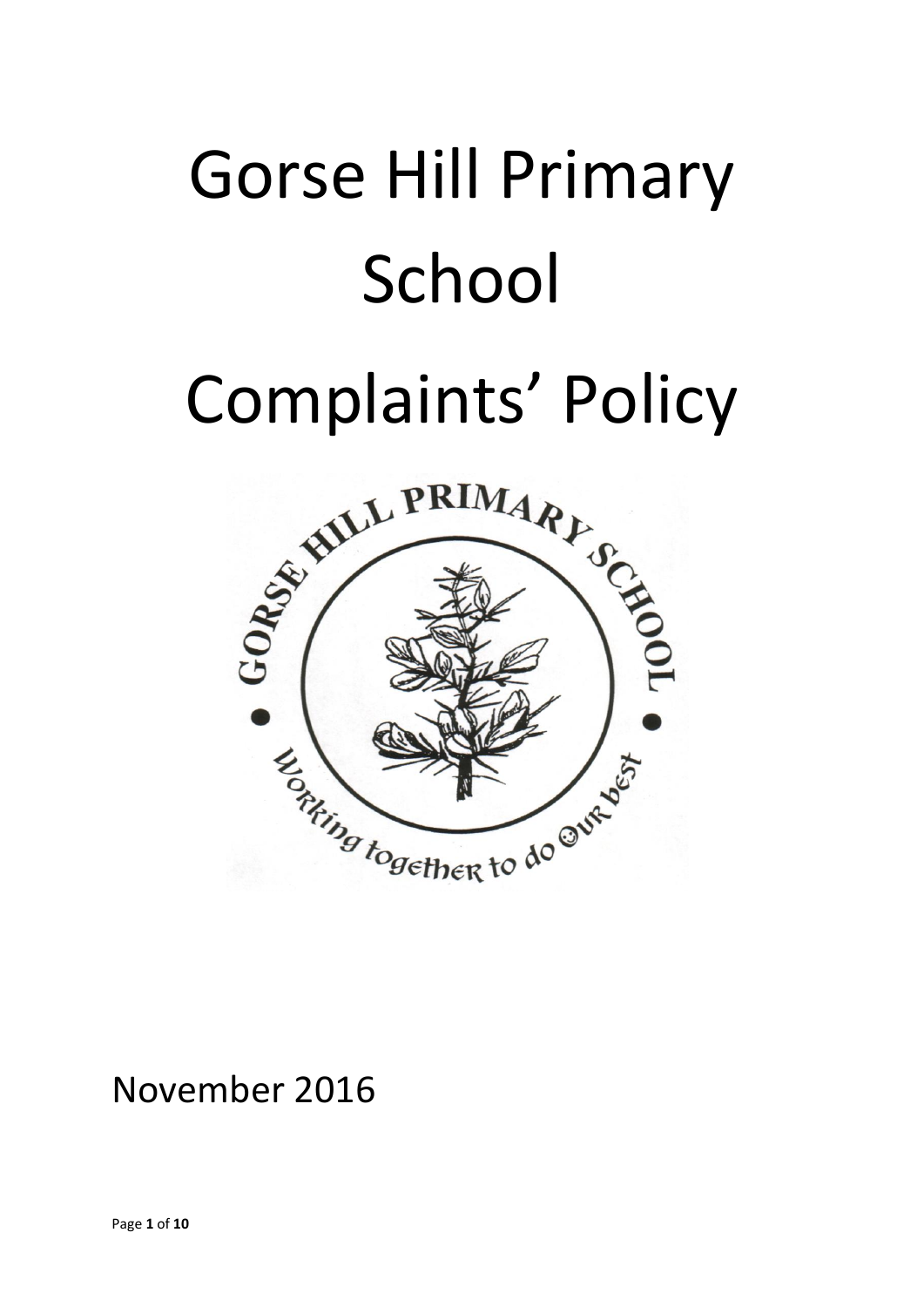#### **THE STAGES OF THE COMPLAINT**

#### STAGE 1 (INFORMAL): COMPLAINT HEARD BY STAFF MEMBER

It is in everyone's interest that complaints are resolved at the earliest possible stage. The experience of the first contact between the complainant and the school can be crucial in determining whether the complaint will escalate. To that end, if staff are made aware of the procedures, they will know what to do when they receive a complaint. It would assist the procedure if the school respected the views of a complainant who indicates that he/she would have difficulty discussing a complaint with a particular member of staff. In these cases, the complaints co-ordinator can refer the complainant to another staff member.

Where the complaint concerns the Headteacher or a Governor, the complaints co-ordinator can refer the complainant to the Chair of Governors (or Vice Chair if it involves the Chair). The ability to consider the complaint objectively and impartially is crucial. Where the first approach is made to a governor, the next step would be to refer the complainant to the appropriate person and advise them about the procedure.

Governors should not act unilaterally on an individual complaint outside the formal procedure or be involved at the early stages in case they are needed to sit on a panel at a later stage of the procedure. Governors should seek advice from the Clerking Service.

#### STAGE 2 (FORMAL): COMPLAINT HEARD BY HEADTEACHER

The Headteacher's influence will already have shaped the way complaints are handled in the school. At this point, the complainant may be dissatisfied with the way the complaint was handled at Stage 1 as well as pursuing their initial complaint.

The head may delegate the task of collating the information to another staff member but not the decision on the action to be taken.

#### STAGE 2 (FORMAL): COMPLAINT HEARD BY CHAIR OF GOVERNORS

If the complainant is about the Headteacher or a Governor, the complainant should write to the Chair of Governors to request that their complaint is considered further.

If the complaint is regarding the Headteacher or a Governor, it will be investigated by the Chair of Governors who may conduct the investigation him/herself, delegate it to another Governor or commission an independent investigation. The Chair should seek advice from the Clerk to Governors and if necessary, HR and Legal Advisors.

#### STAGE 3 (FINAL SCHOOL BASED STAGE): COMPLAINT HEARD BY COMPLAINTS APPEAL PANEL

If the complaint remains unresolved following the response of the Headteacher and Chair of Governors, the complainant usually needs to write to the Clerk to the Governing Body giving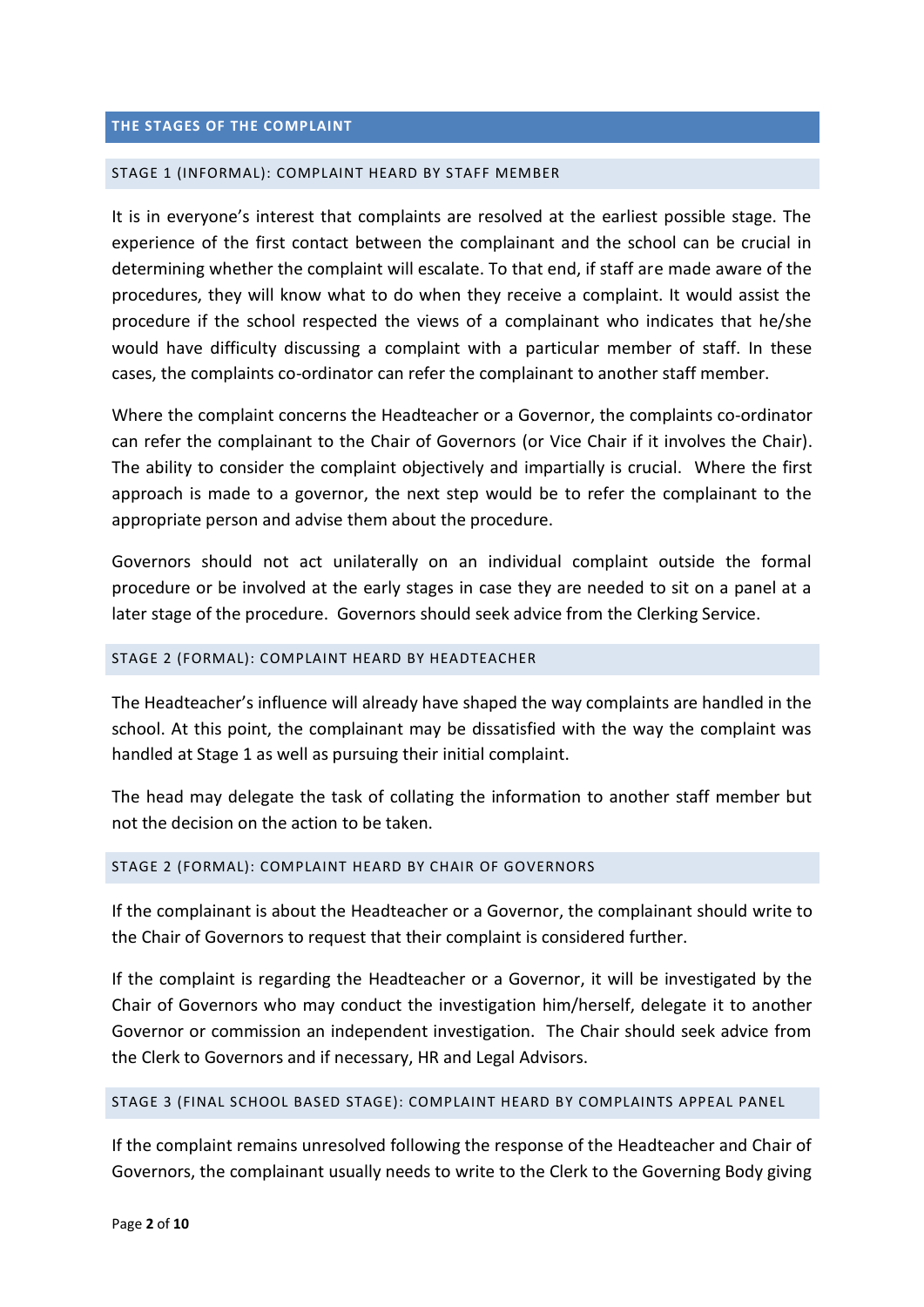details of the complaint and asking that it is put before the appeal panel. The Chair (or Clerk on behalf of the Chair) will convene a complaints appeal panel.

The governors' appeal hearing is the last school-based stage of the complaints process and is not convened merely to rubber-stamp previous decisions. Individual complaints would not be heard by the whole GB at any stage, as this could compromise the impartiality of any panel set up for a disciplinary hearing against a member of staff following a serious complaint.

The Complaints Appeal Panel will be constituted by Governors subject to availability and impartiality. The Panel will have delegated powers to; hear complaints; set out its terms of reference and procedures; hear individual appeals; make recommendations on policy as a result of complaints. The panel can be drawn from the nominated members and may consist of three or five people. The panel may choose their own Chair.

#### **THE REMIT OF THE COMPLAINTS APPEAL PANEL**

The panel can:

- dismiss the complaint in whole or in part;
- uphold the complaint in whole or in part;
- decide on the appropriate action to be taken to resolve the complaint;

• recommend changes to the school's systems or procedures to ensure that problems of a similar nature do not recur.

#### *There are several points which any governor sitting on a complaints panel needs to remember:*

a. It is important that the appeal hearing is independent and impartial and that it is seen to be so. No governor may sit on the panel if they have had a prior involvement in the complaint or in the circumstances surrounding it. In deciding the make-up of the panel, governors need to try and ensure that it is a cross-section of the categories of governor and be sensitive to the issues of race, gender and religious affiliation.

b. The aim of the hearing, which needs to be held in private, will always be to resolve the complaint and achieve reconciliation between the school and the complainant. However, it has to be recognised that the complainant might not be satisfied with the outcome if the hearing does not find in their favour. It may only be possible to establish the facts and make recommendations which will satisfy the complainant that his or her complaint has been taken seriously.

c. An effective panel will acknowledge that many complainants feel nervous and inhibited in a formal setting. Parents often feel emotional when discussing an issue that affects their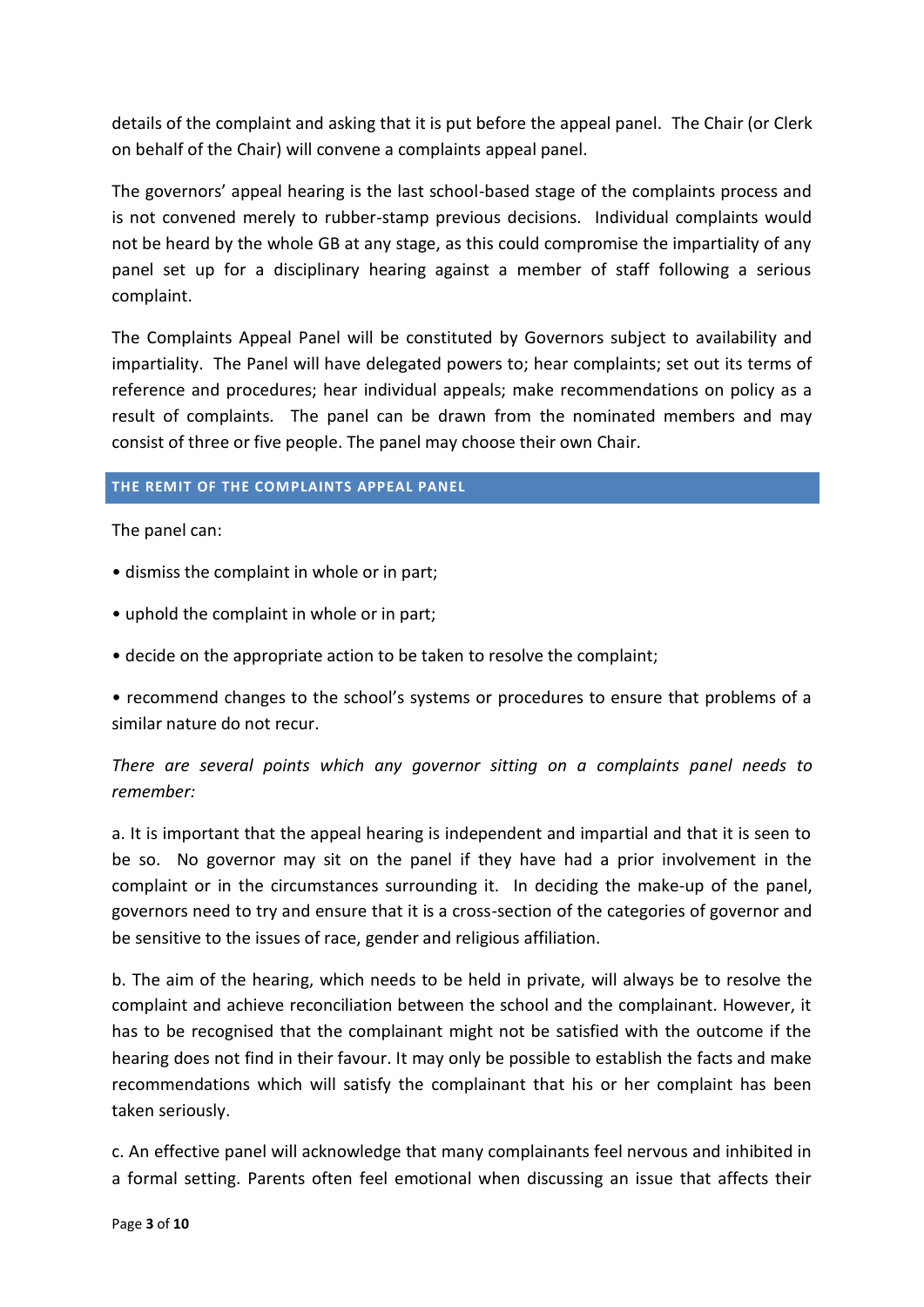child. The panel Chair will ensure that the proceedings are as welcoming as possible. The layout of the room will set the tone and care is needed to ensure the setting is informal and not adversarial.

d. Extra care needs to be taken when the complainant is a child. Careful consideration of the atmosphere and proceedings will ensure that the child does not feel intimidated. The panel needs to be aware of the views of the child and give them equal consideration to those of adults. Where the child's parent is the complainant, it would be helpful to give the parent the opportunity to say which parts of the hearing, if any, the child needs to attend.

e. The governors sitting on the panel need to be aware of the complaints policy and their roles and responsibilities seeking advice where necessary from the Clerk.

#### **THE ROLE OF THE CLERK**

The department strongly recommends that any panel or group of governors considering complaints be clerked. The clerk would be the contact point for the complainant and be required to:

• set the date, time and venue of the hearing, ensuring that the dates are convenient to all parties and that the venue and proceedings are accessible;

• collate any written material and send it to the parties in advance of the hearing (recommended at least five school days in advance);

• meet and welcome the parties as they arrive at the hearing;

• record the proceedings by taking discursive minutes;

• notify all parties of the panel's decision.

The Clerk should share copies of the panel meeting minutes with all parties involved in the panel hearing, providing a reasonable opportunity for the minutes to be agreed or challenged.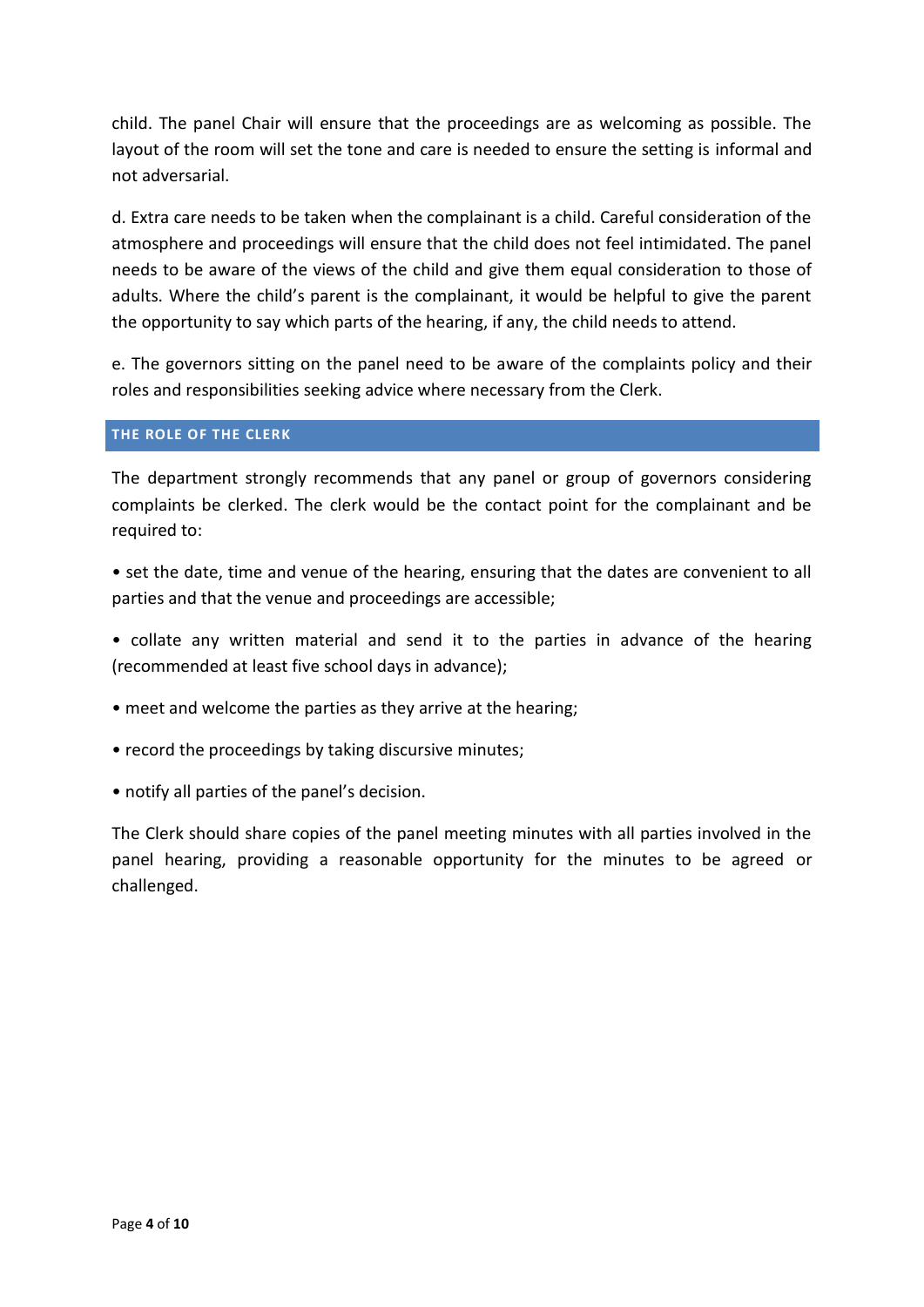#### **THE ROLE OF THE CHAIR OF THE GOVERNING BODY OR THE NOMINATED GOVERNOR**

- Check that the correct procedure has been followed;
- If a hearing is requested, notify the clerk to arrange the panel.

#### **THE ROLE OF THE CHAIR OF THE PANEL**

The Chair of the Panel has a key role, ensuring that:

• the remit of the panel is explained to the parties and each party has the opportunity of putting their case without undue interruption;

- the issues are addressed;
- key findings of fact are made;
- parents and others who may not be used to speaking at such a hearing are put at ease;

• the hearing is conducted in an informal manner with each party treating the other with respect and courtesy;

• the panel is open minded and acting independently;

• no member of the panel has a vested interest in the outcome of the proceedings or any involvement in an earlier stage of the procedure;

- each side is given the opportunity to state their case and ask questions;
- written material is seen by all parties. If a new issue arises it would be useful to give all parties the opportunity to consider and comment on it.

#### **NOTIFICATION OF THE PANEL'S DECISION**

The Chair of the Panel needs to ensure that the complainant is notified of the panel's decision, in writing, with the panel's response (including the reasons for the decision); this is usually within a set deadline which is publicised in the procedure. The letter needs to explain if there are any further rights of appeal and, if so, to whom they need to be addressed.

#### THE FINAL STAGE OF APPEAL IS TO THE SECRETARY OF STATE FOR EDUCATION.

Complainants should be advised to write to The School Complaints Unit (SCU) at: Department for Education 2nd Floor, Piccadilly Gate Manchester M1 2WD

What will the Department for Education do?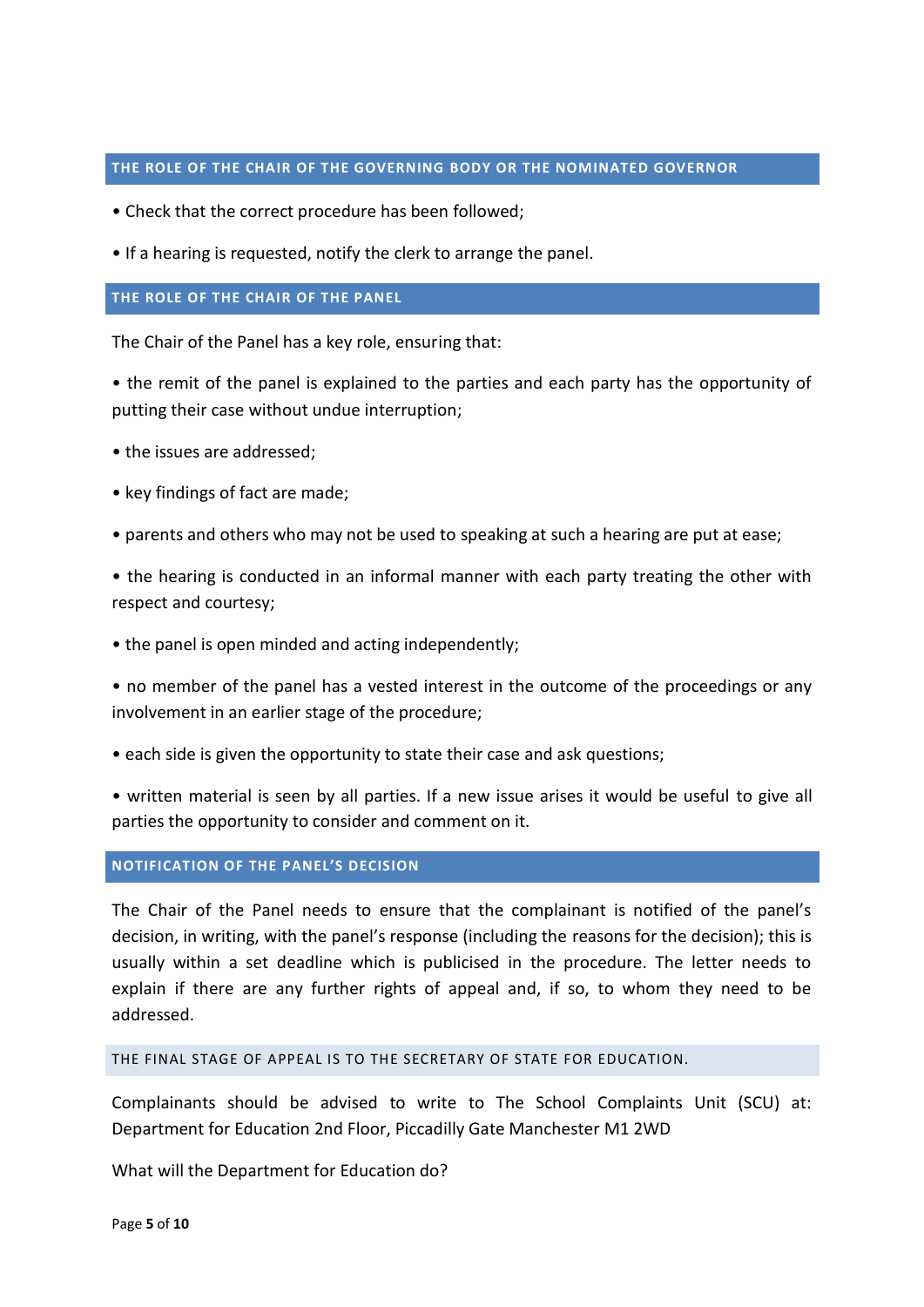If a complaint has exhausted the local procedures, SCU will examine if the complaints policy and any other relevant policies were followed in accordance with the provisions set out. SCU also examines policies to determine if they adhere to education legislation.

However, the department will not re-investigate the substance of the complaint. This remains the responsibility of schools. If legislative or policy breaches are found, SCU will report them to the school and the complainant and, where necessary, require remedial action to be taken. Failure to carry out remedial actions could ultimately result in a formal Direction being issued by the Secretary of State.

#### **CHECKLIST FOR A PANEL HEARING**

The panel needs to take the following points into account:

- The hearing is as informal as possible.
- Witnesses are only required to attend for the part of the hearing in which they give their evidence.
- After introductions, the complainant is invited to explain their complaint, and be followed by their witnesses.
- The Headteacher may question both the complainant and the witnesses after each has spoken.
- The Headteacher is then invited to explain the school's actions and be followed by the school's witnesses.
- The complainant may question both the Headteacher and the witnesses after each has spoken.
- The panel may ask questions at any point.
- The complainant is then invited to sum up their complaint.
- The Headteacher is then invited to sum up the school's actions and response to the complaint.
- Both parties leave together while the panel decides on the issues.
- The Chair explains that both parties will hear from the panel within a set time scale.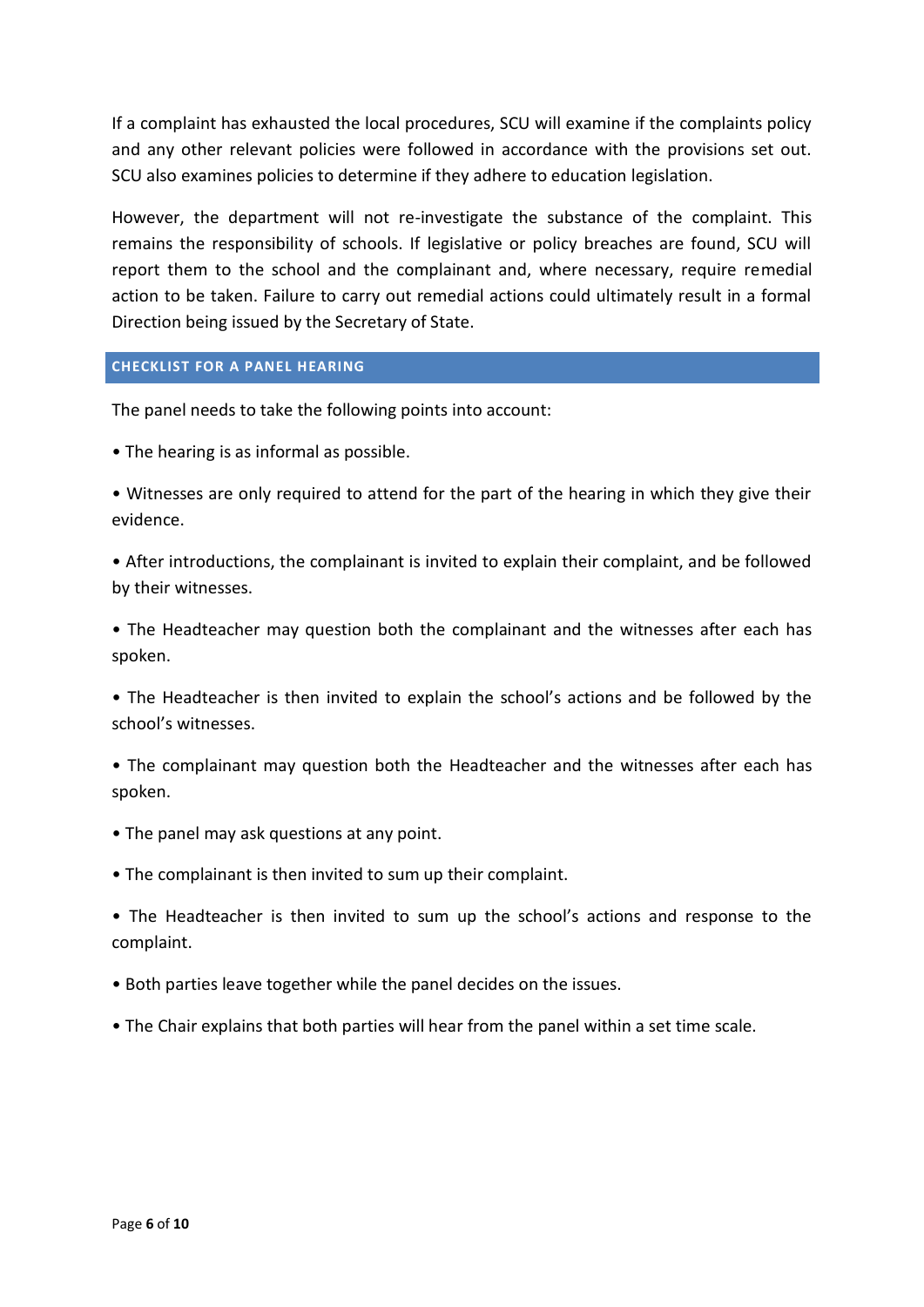#### **SUMMARY FOR DEALING WITH COMPLAINTS**

#### **Stage 1 – Complaint heard by staff member**

Ensure complaints co-ordinator informed of outcome.

#### **Stage 2 – Complaint heard by Headteacher**

- Acknowledge receipt of complaint and process for Stage 2
- Write to complainant with outcome of investigation
- Ensure complaints co-ordinator informed of outcome
- Offer escalation to Stage 3 if dissatisfied and not resolved

Stage 2 - Complaint heard by Chair of Governors (*If Complaint is regarding the Headteacher or a Governor)*

- Acknowledge receipt of complaint
- Write to complainant with outcome of investigation
- Ensure complaints co-ordinator informed of outcome
- Offer escalation to Stage 3 if dissatisfied and not resolved

#### **Stage 3 – Governor's complaints panel meeting arranged**

- Issue letter inviting complainant to meeting
- Issue letter confirming panel decision
- Ensure complaints co-ordinator informed of outcome

 Advise of escalation routes to the Secretary of State for Education. Complainants should be advised to write to The School Complaints Unit (SCU) at: Department for Education 2nd Floor, Piccadilly Gate Manchester M1 2WD.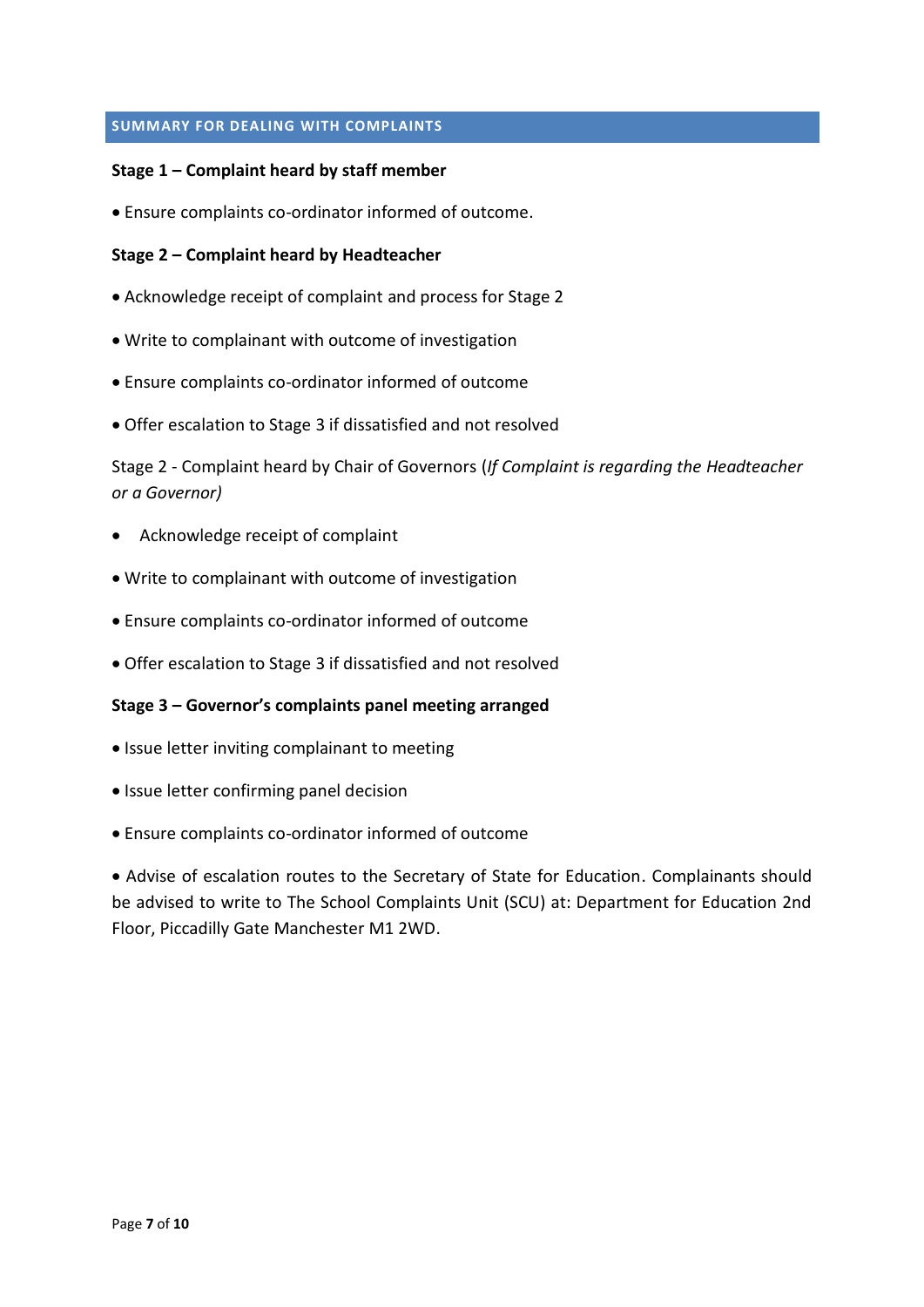#### **COMPLAINT FORM**

Please complete and return to …………………………..(complaints co-ordinator) who will acknowledge receipt and explain what action will be taken.

Your name:

Pupil's name (if relevant):

Your relationship to the pupil (if relevant):

Address:

Postcode:

Day time telephone number:

Evening telephone number:

**Please give details of your complaint.**

#### **What action, if any, have you already taken to try and resolve your complaint.**

(Who did you speak to and what was the response)?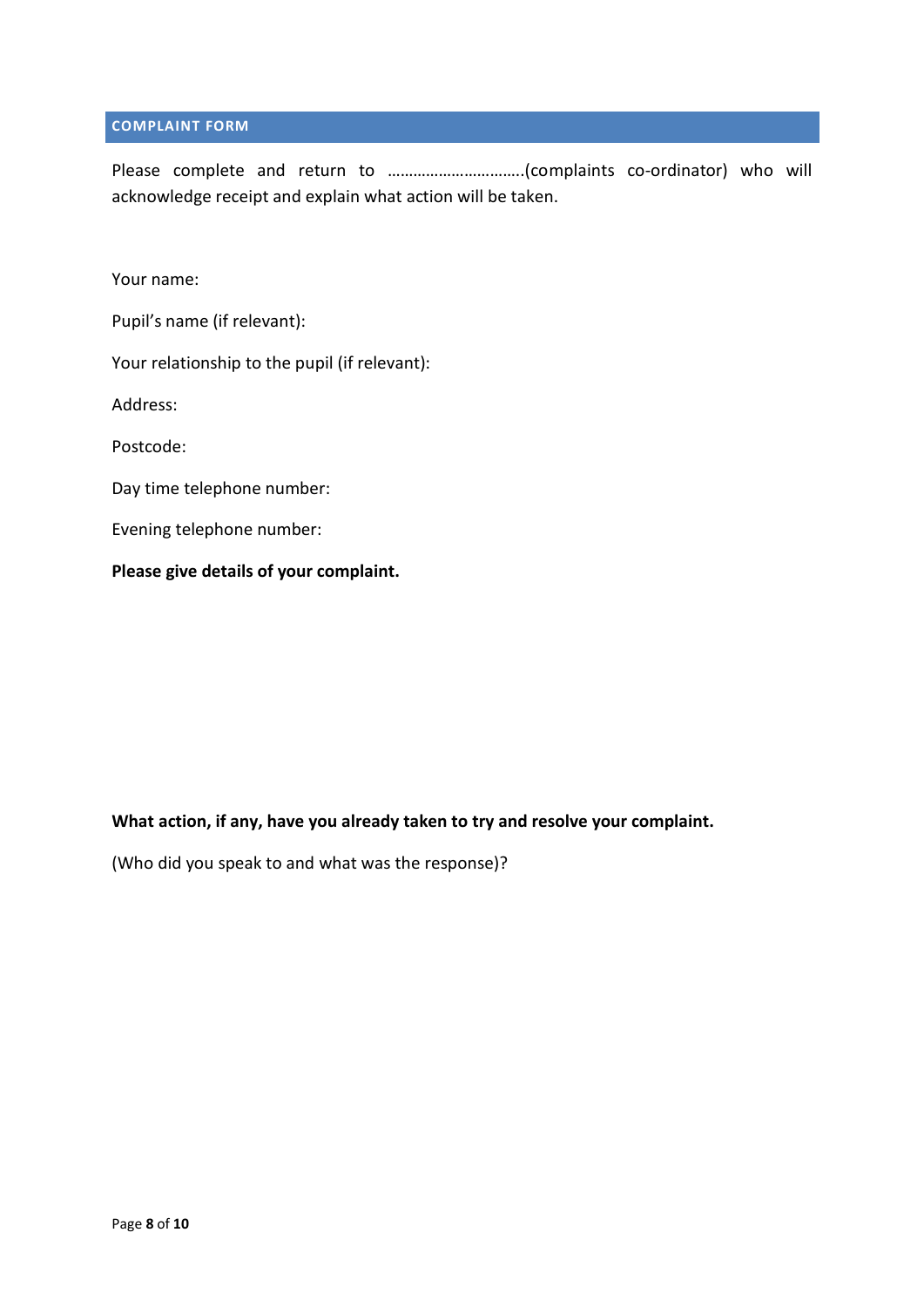**What actions do you feel might resolve the problem at this stage?**

**Are you attaching any paperwork? If so, please give details.**

Signature:

Date:

Complaint referred to:

Date: